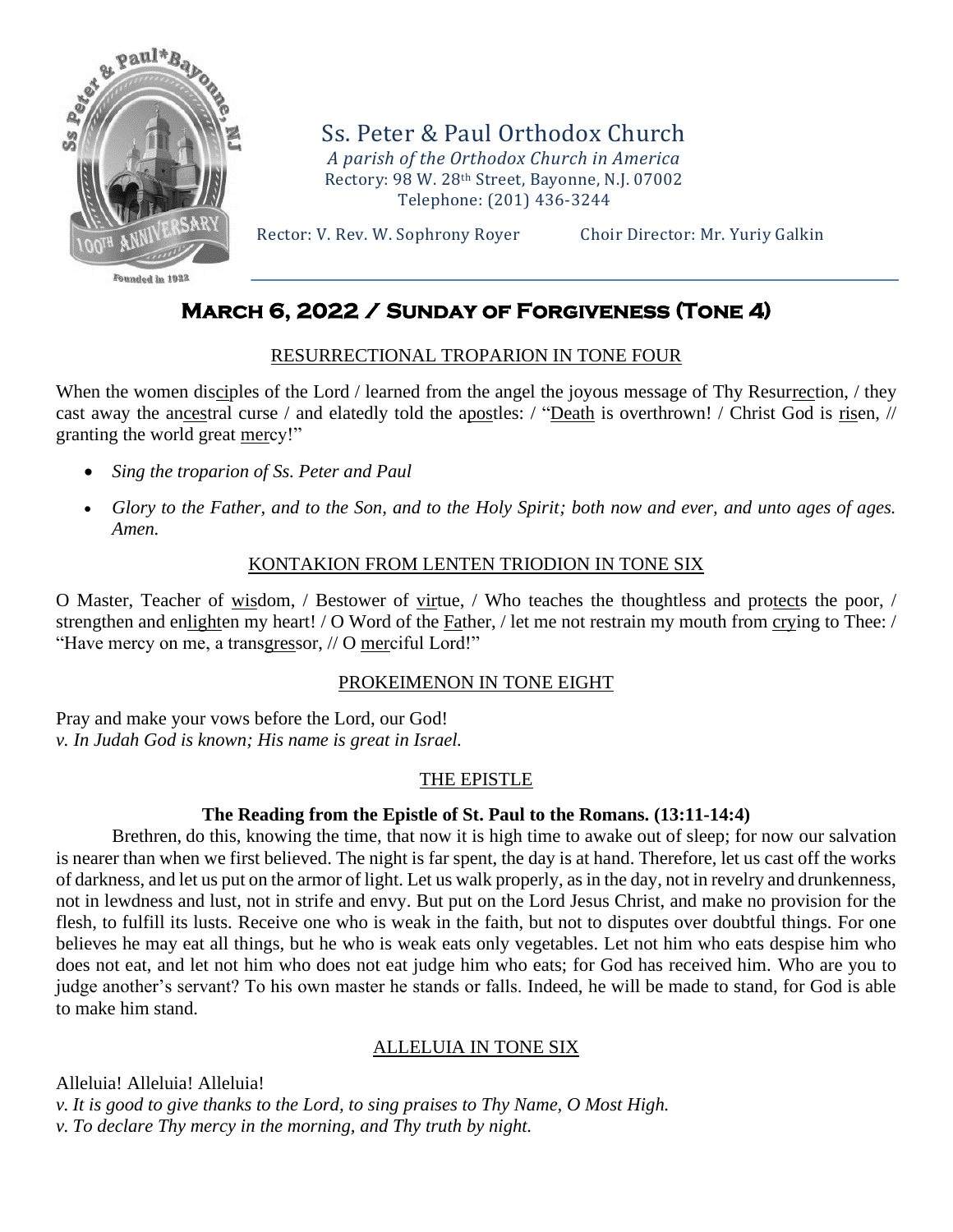# THE GOSPEL

# **The Reading from the Holy Gospel according to St. Matthew. (6:14-21)**

For if you forgive men their trespasses, your heavenly Father will also forgive you. But if you do not forgive men their trespasses, neither will your Father forgive your trespasses. Moreover, when you fast, do not be like the hypocrites, with a sad countenance. For they disfigure their faces that they may appear to men to be fasting. Assuredly, I say to you, they have their reward. But you, when you fast, anoint your head and wash your face, so that you do not appear to men to be fasting, but to your Father who is in the secret place; and your Father who sees in secret will reward you openly. Do not lay up for yourselves treasures on earth, where moth and rust destroy and where thieves break in and steal; but lay up for yourselves treasures in heaven, where neither moth nor rust destroys and where thieves do not break in and steal. For where your treasure is, there your heart will be also.

# COMMUNION HYMN

Praise the Lord from the heavens, praise Him in the highest! Alleluia! Alleluia! Alleluia!

# LENTEN APOLYTIKIA IN TONE FIVE

Rejoice, O Virgin Theotokos, Mary full of grace; the Lord is with thee. Blessed art thou among women and blessed is the fruit of thy womb, for thou didst give birth to the Savior of our souls. *(The clergy and people prostrate.)*

O Baptizer of Christ, remember our congregation, that we may escape from our iniquities, for to thee was given grace to intercede for us. *(The clergy and people prostrate.)*

*Glory to the Father, and to the Son, and to the Holy Spirit.*

O pure apostles, and all ye saints, pray for our sakes, that we escape tribulations and sorrows, for we have taken ye as fervid intercessors with the Savior. *(The clergy and people prostrate.)*

*Both now and ever, and unto ages of ages. Amen.*

We have taken refuge under the wing of thy compassion, O Theotokos. Turn not away from our beseechings in tribulation, but save us from distress, O thou who alone art pure and blessed. *(No prostration.)*

Reader: Lord, have mercy. (40 times)

*Glory to the Father, and to the Son, and to the Holy Spirit; both now and ever, and unto ages of ages. Amen.*

More honorable than the Cherubim, and more glorious beyond compare than the Seraphim, without defilement thou gavest birth to God the Word. true Theotokos: we magnify thee.

Bless, father, in the Name of the Lord.

Priest: Christ our God, the Existing One, is blessed, always, now and ever, and unto ages of ages.

Reader: Amen. O heavenly King, support our believing kings; confirm their faith; guide the nations; give peace to the world and preserve well this holy church. Grant repose to our departed fathers and brothers, in the dwellingplaces of the righteous. Receive us in repentance and confession, for Thou art good and the Lover of mankind.

# THE PRAYER OF ST. EPHRAIM THE SYRIAN

Priest: O Lord and Master of my life, take from me the spirit of sloth, meddling, lust of power, and idle talk. *(The clergy and people prostrate.)*

But give rather the spirit of chastity, humility, patience and love to Thy servant. *(The clergy and people prostrate.)*